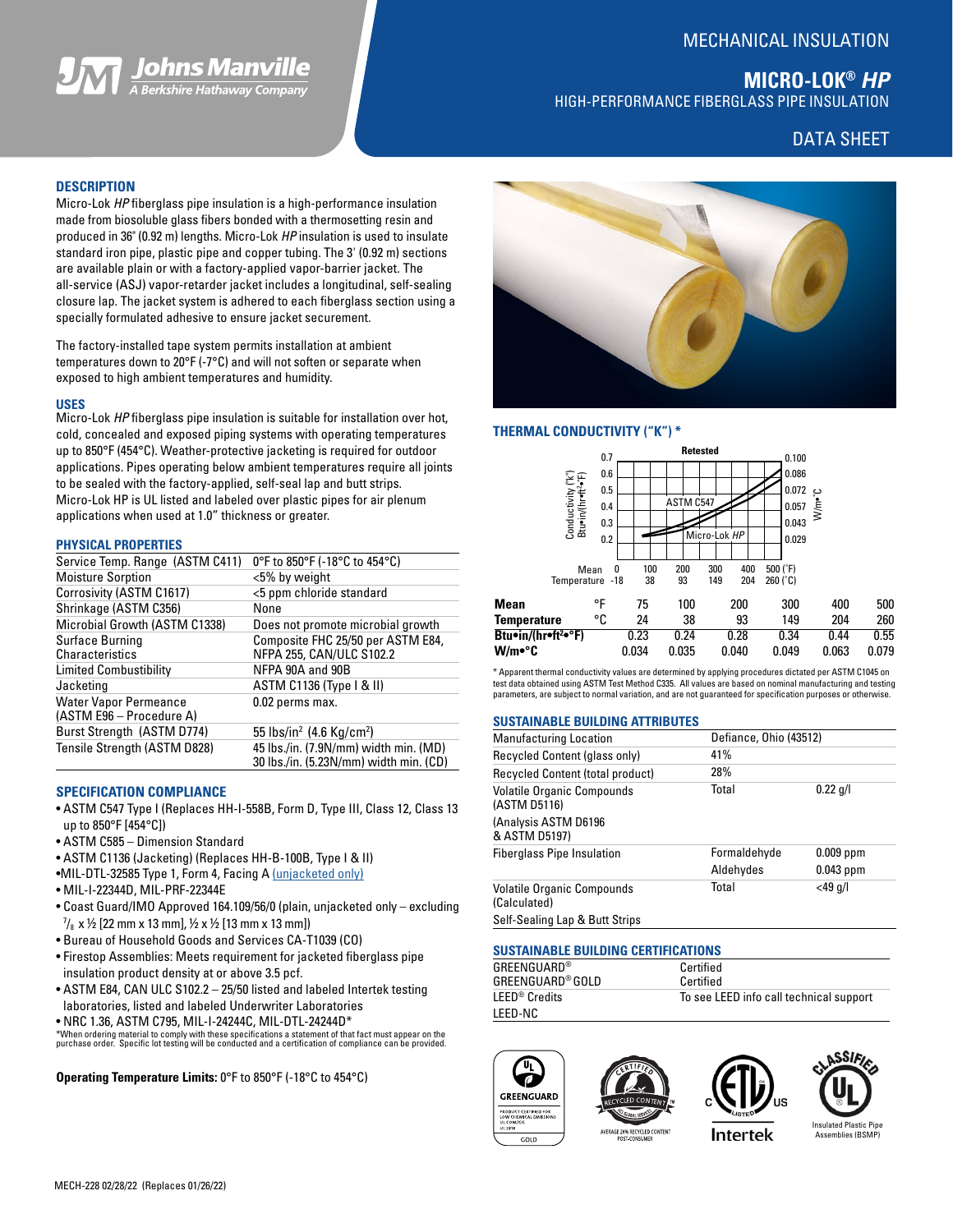# **MICRO-LOK®** *HP*

HIGH-PERFORMANCE FIBERGLASS PIPE INSULATION

# DATA SHEET

|                             | <b>SIZE AVAILABILITY</b> |                                 |            |                                 |            |                                                    |  |
|-----------------------------|--------------------------|---------------------------------|------------|---------------------------------|------------|----------------------------------------------------|--|
| <b>Insulation Thickness</b> |                          | <b>Iron Pipe Size Range</b>     |            | <b>Copper Tubing Size Range</b> |            | Notes:                                             |  |
| in.                         | mm                       | In.                             | mm         | In.                             | mm         | *2½" and 23" IPS not available in this             |  |
| $\frac{1}{2}$               | 13                       | $\frac{1}{2}$ -6                | $13 - 152$ | $\frac{5}{8} - \frac{41}{8}$    | $16 - 105$ | <i>insulation thickness.</i>                       |  |
|                             | 25                       | $1/2 - 24$                      | $13 - 610$ | $\frac{5}{8} - 6\frac{1}{8}$    | $16 - 156$ | **22" and 23" IPS not available in this            |  |
| $1\frac{1}{2}$              | 38                       | $1/2 - 24$                      | $13 - 610$ | $\frac{5}{8} - 6\frac{1}{8}$    | $16 - 156$ | <i>insulation thickness.</i>                       |  |
| $\overline{2}$              | 51                       | $1/2 - 24$                      | $13 - 610$ | $1\frac{1}{8} - 6\frac{1}{8}$   | $29 - 156$ | <sup>t</sup> 21," 22" and 23" IPS not available in |  |
| $2\frac{1}{2}$              | 64                       | 1–24                            | 25-610     | $1\frac{3}{8} - 6\frac{1}{8}$   | $35 - 156$ | this insulation thickness.                         |  |
| 3                           | 76                       | 1–24                            | $25 - 610$ | $1\frac{3}{8} - 6\frac{1}{8}$   | $35 - 156$ |                                                    |  |
| $3\frac{1}{2}$              | 89                       | $1\frac{1}{2}$ –24 <sup>*</sup> | $38 - 610$ |                                 |            | <sup>#</sup> 19" IPS not available in this         |  |
| 4                           | 102                      | $3 - 24$ **                     | 76-610     |                                 |            | <i>insulation thickness.</i>                       |  |
| $4\frac{1}{2}$              | 114                      | $3 - 24$ <sup>†</sup>           | $76 - 610$ |                                 |            | \$35/8" CTS not available in this                  |  |
| 5                           | 127                      | $3 - 20$ <sup>††</sup>          | 76-508     |                                 |            | <i>insulation thickness.</i>                       |  |

## **ACOUSTIC - INSERTION LOSS**

Insertion loss data for Johns Manville pipe insulation acoustic treatments tested per ASTM E1222

| <b>Frequency</b> | 1-in Micro-Lok HP | 1-in Micro-Lok HP<br>with Zeston PVC<br>$(20 \text{ mil})$ | 1-in Micro-Lok HP<br>with MLV (1 psf) | 2-in Micro-Lok HP | 2-in Micro-Lok HP<br>with Zeston PVC<br>$(20 \text{ mil})$ | 2-in Micro-Lok HP<br>with MLV (1 psf) |
|------------------|-------------------|------------------------------------------------------------|---------------------------------------|-------------------|------------------------------------------------------------|---------------------------------------|
| Hz               | dB                | dB                                                         | dB                                    | dB                | dB                                                         | dB                                    |
| 315              | 2                 |                                                            | 10                                    |                   | 0                                                          | 12                                    |
| 400              | 2                 | 4                                                          | 13                                    | 0                 | 8                                                          | 17                                    |
| 500              | 3                 | 5                                                          | 14                                    |                   | 10                                                         | 19                                    |
| 630              | 5                 | 11                                                         | 21                                    | 6                 | 14                                                         | 21                                    |
| 800              |                   | 13                                                         | 20                                    | 8                 | 15                                                         | 22                                    |
| 1000             | 9                 | 19                                                         | 25                                    | 13                | 20                                                         | 29                                    |
| 1250             | 10                | 20                                                         | 28                                    | 14                | 22                                                         | 31                                    |
| 1600             | 13                | 24                                                         | 33                                    | 17                | 26                                                         | 37                                    |
| 2000             | 15                | 27                                                         | 35                                    | 20                | 29                                                         | 39                                    |
| 2500             | 17                | 29                                                         | 36                                    | 21                | 30                                                         | 38                                    |
| 3150             | 19                | 30                                                         | 36                                    | 23                | 32                                                         | 40                                    |
| 4000             | 20                | 29                                                         | 36                                    | 26                | 34                                                         | 41                                    |
| 5000             | 22                | 30                                                         | 36                                    | 29                | 34                                                         | 38                                    |

## **ACOUSTIC - TRANSMISSION LOSS**

Transmission loss data and sound transmission class (STC) for Johns Manville pipe insulation acoustic treatments tested per ASTM E90

| <b>Frequency</b> | 1-in Micro-Lok HP | 1-in Micro-Lok HP<br>with Zeston PVC<br>$(20 \text{ mil})$ | 1-in Micro-Lok HP<br>with MLV (1 psf) | 2-in Micro-Lok HP | 2-in Micro-Lok HP<br>with Zeston PVC<br>$(20 \text{ mil})$ | 2-in Micro-Lok HP<br>with MLV (1 psf) |
|------------------|-------------------|------------------------------------------------------------|---------------------------------------|-------------------|------------------------------------------------------------|---------------------------------------|
| Hz               | dB                | dB                                                         | dB                                    | dB                | dB                                                         | dB                                    |
| 125              |                   |                                                            | 15                                    |                   |                                                            | 15                                    |
| 250              |                   |                                                            | 18                                    |                   |                                                            | 20                                    |
| 500              |                   |                                                            | 23                                    |                   | 15                                                         | 29                                    |
| 1000             |                   | 19                                                         | 32                                    | 12                | 25                                                         | 38                                    |
| 2000             | 14                | 25                                                         | 38                                    | 20                | 32                                                         | 45                                    |
| 4000             | 21                | 29                                                         | 44                                    | 30                | 38                                                         | 51                                    |
| <b>STC</b>       |                   | 16                                                         | 28                                    |                   | 19                                                         | 31                                    |